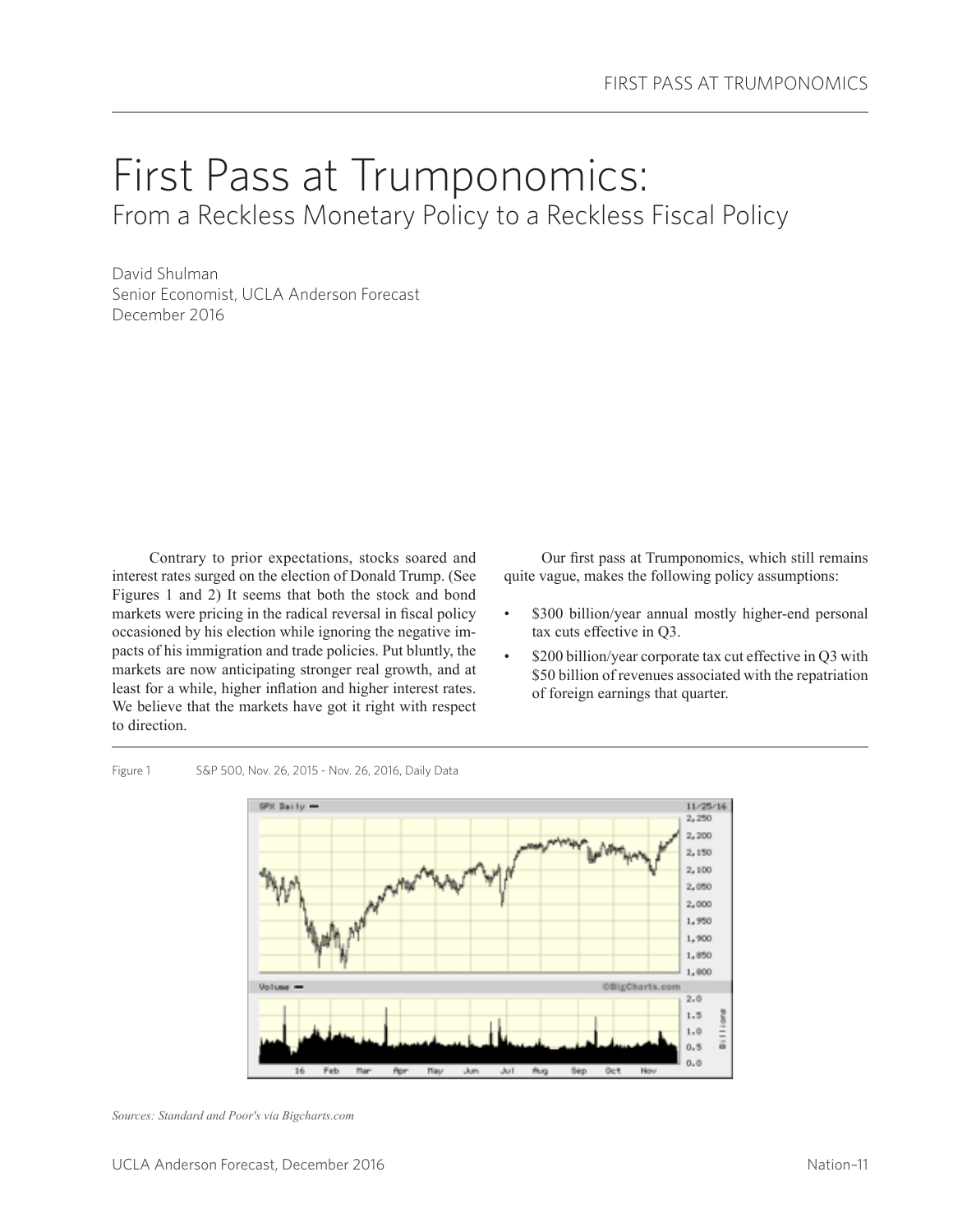

Figure 2 10-Year U.S. Treasury Bond Yield, Nov. 26, 2015 – Nov. 25, 2016, Daily Data

*Sources: Bigcharts.com*

- \$20 billion/year infrastructure program effective in Q4.
- \$20 billion in higher defense spending in 2018.
- \$20 billion/year Medicaid/ACA cuts effective in Q4.
- Relaxed energy, environmental and financial regulation.
- Modest changes to immigration except for border wall/ fence.
- Modest changes to trade policy yielding net reductions in food and aircraft exports phasing in starting mid-2017.

The net result is a massive fiscal stimulus on an economy at or very close to full employment and is directionally what a host of liberal economists have been advocating for the past five years. To be sure the mix of tax cuts and spending is far different from what they desired, but make no mistake this is real or even reckless fiscal stimulus. How so? **The federal deficit will roughly double to over one trillion dollars by 2018**. (See Figure 3) Simply put, an economy operating at full employment should not have a deficit equal to 5% of GDP; the budget should be in balance or in surplus. Thus, in the next recession the federal deficit will make the deficits associated with the financial crisis look small. **In a way going policy will be the mirror image of the past five years as the reckless zero interest rate/QE policy gives way to its fiscal equivalent**. Further, Europe will follow the U.S. with more aggressive fiscal policies to meet the growing populist challenge.

#### Figure 3 Federal Deficit, FY2007-FY2018F



*Sources: Office of Management and Budget and UCLA Annual Forecast* 

In response to higher inflation and the exploding federal deficit, the long quiescent Fed will become more aggressive with respect to monetary policy. This month's expected increase in the federal funds rate will be followed up with many more pushing the rate up to above 2% by the end of 2017 and above 3% by the end of 2018. (See Figure 4) **Remember President Trump has two vacancies to fill right away and Chair Yellen's term expires in January 2018**. Trust me, we will have a much different Fed under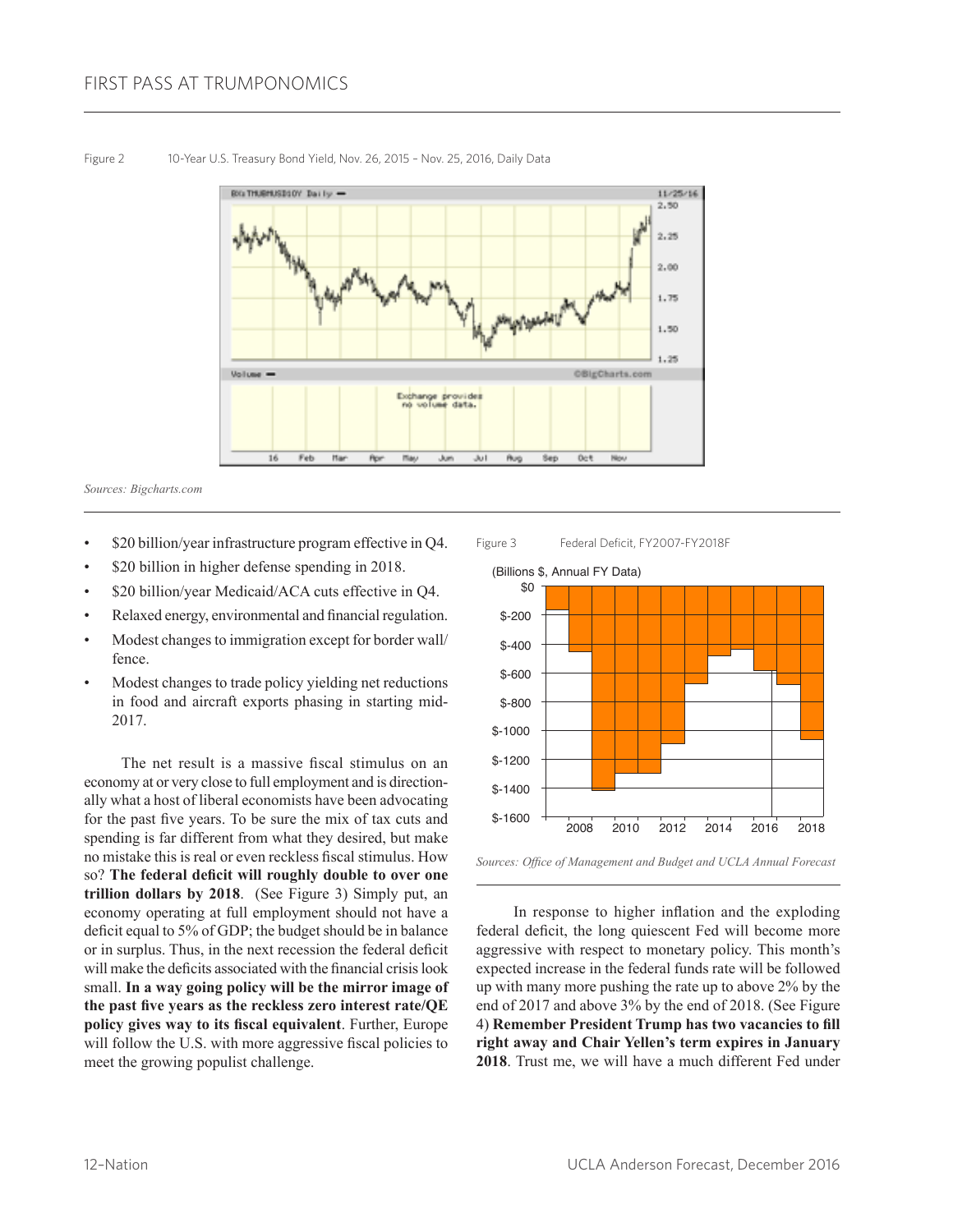President Trump. Similarly, the yield on 10-year U.S. Treasury Bonds is forecast to exceed 3% by the end of 2017 and 4% by the end of 2018. **We know this sounds aggressive but it looks like we are in for, what economists call, a regime change**.



With \$500 billion in tax cuts arriving in the third quarter of 2017, we expect economic growth to accelerate from the recent 2% growth path to 3% for about four quarters. Thereafter, growth will slip back to 2%. (See Figure 5) Why so little? First it is hard to stimulate an economy operating at about full employment and second the higher interest rates we foresee will begin to bite. In order to maintain 3% growth or higher the economy will need a productivity miracle. Whether that will come, as the Trump partisans expect, from the supposed supply-side effects of the tax cuts and the proposed regulatory reforms, remains to be seen. We would also note that our forecast is likely higher than what Trump's Democratic opposition would expect.

In this environment, employment will continue to grow with job growth on the order of 140,000 a month in calendar 2017 and 120,000 a month in calendar 2018. (See Figure 6) **To be sure, if the new administration follows through with its campaign rhetoric to engage in mass** 





*Sources: U.S. Department of Commerce, UCLA Anderson Forecast*





**deportations then job growth and the economic activity associated with it would be far slower than what we forecast**. The unemployment rate is forecast to fall to around 4.5% by the end of 2017 and remain there through 2018. (See Figure 7) Further, as the labor market tightens wage growth will accelerate to 4% or more from the middle of 2017 on. (See Figure 8)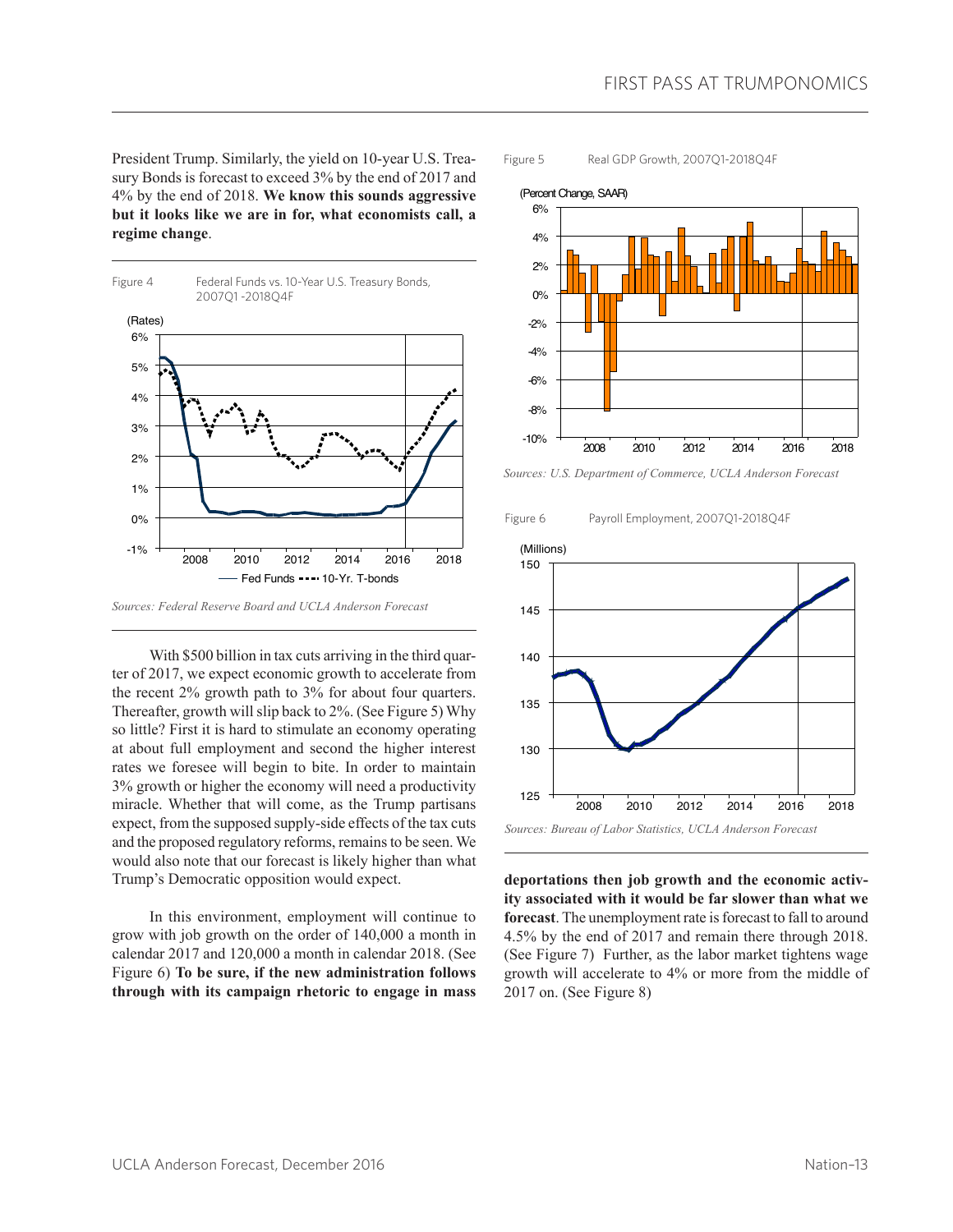#### FIRST PASS AT TRUMPONOMICS

Figure 7 Unemployment Rate, 2007Q1-2018Q4F



*Sources: U.S. Bureau of Labor Statistics, UCLA Anderson Forecast*





*Sources: U.S. Bureau of Labor Statistics, UCLA Anderson Forecast*

With year-over-year core inflation already rising above 2%, it should be no surprise to anyone that this rate will accelerate to at least a 2.5% pace; a forecast we view as conservative. (See Figure 9) As oil prices rebound, headline inflation will approach 3%. Therefore if we are roughly right about the economy operating at full employment with an unemployment rate of 4.5%, inflation exceeding 2.5% and





*Sources: U.S. Department of Commerce, UCLA Anderson Forecast*

the prospect of a one trillion dollar annual federal deficit, it should surprise no one that interest rates would be heading much higher.

#### The Good, the Bad and the Ugly

#### The Good

The economic growth we envision will be powered by rising consumption, equipment and defense spending. Real consumption spending is forecast to increase at 3% and 3.7% in 2017 and 2018, respectively compared to 2.6% this year. (See Figure 10) Consumption growth will be dampened by an increase in the saving rate as high-end consumers stash some of their tax savings and benefit as well from the rise in interest rates. (See Figure 11) The saving rate rises from 5.7% in 2016 to 7.6% in 2018.

Responding to lower corporate taxes and the likelihood of 100% expensing for tax purposes, equipment spending is forecast to rebound from a 2.2% decline in 2016. Although we may be on the conservative side here, we are forecasting increases of 4.5% and 6% in 2017 and 2018, respectively. (See Figure 12) Although the Trump plan includes 100% expensing for buildings along with the elimination of the business interest deduction, we are not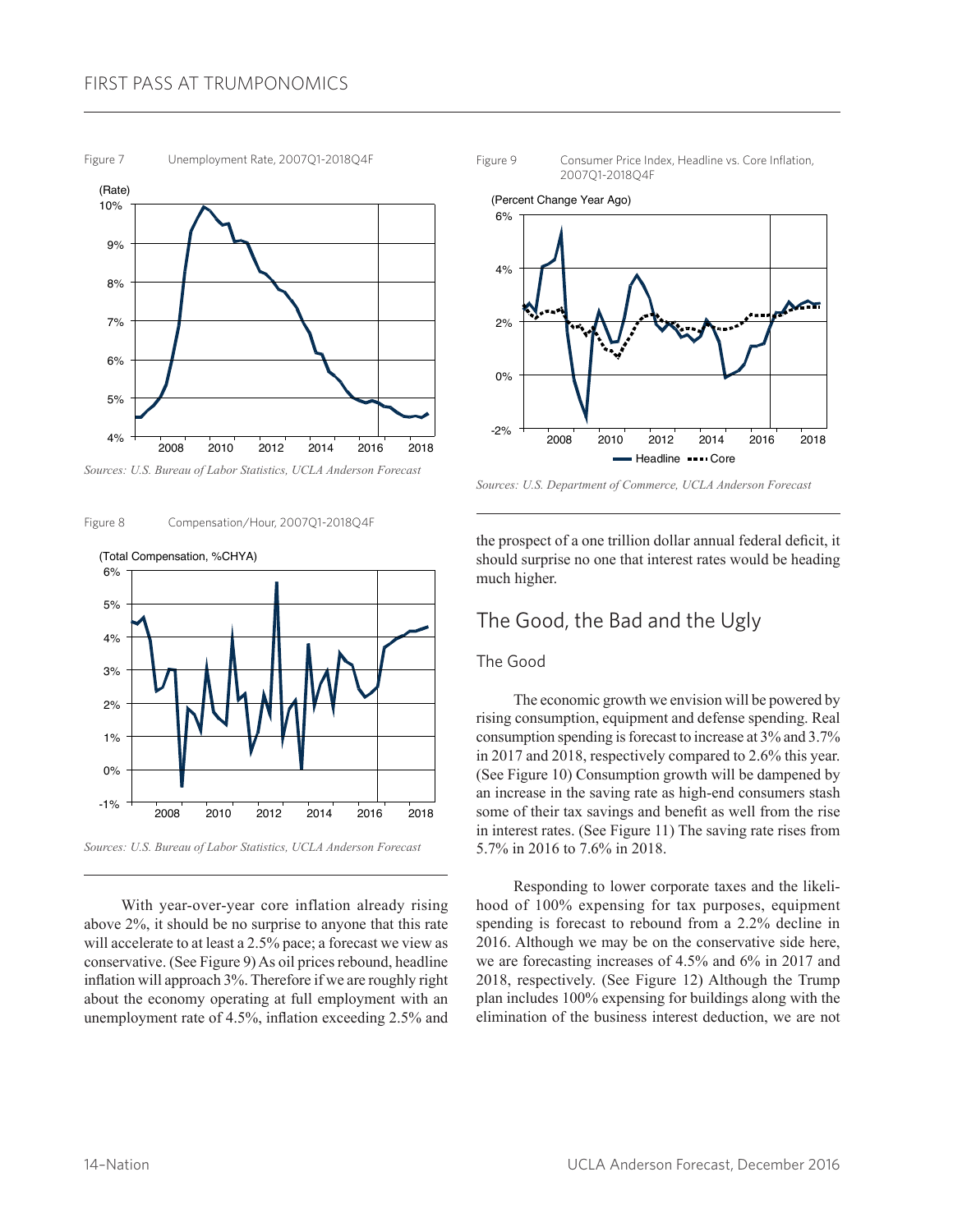

Figure 10 Real Consumption Spending, 2007 - 2018 F

Figure 12 Real Equipment Spending, 2007–2018



*Sources: U.S. Department of Commerce, UCLA Anderson Forecast*

Figure 13 Real Defense Purchases, 2007-2018F



Figure 11 Saving Rate, 2007–2018F

sure this part of the plan will be enacted. This aspect of his plan raises a host of issues too geeky to discuss here.

We have been forecasting a turnaround in defense purchases over the past two years. With the election of President Trump, it is upon us. After declining six years in a row, real defense spending is forecast to increase by 0.8% and 3.2% in 2017 and 2018, respectively. (Figure 13) This is one spending priority that is expected to achieve broad support.



#### (Percent Change, Annual Data)

*Sources: U.S. Department of Commerce, UCLA Anderson Forecast* 2008 2010 2012 2014 2016 2018

#### The Bad

-6% -8%

Housing activity will likely be a casualty of the economic environment we envision. The speed of the recent spike in long-term interest rates and the prospect of further increases will dampen housing demand. Instead of the 1.4 million level of housing starts that we were previously looking for in 2017 and 2018, we are now looking for a far more modest level of starts in 1.2 million – 1.25 million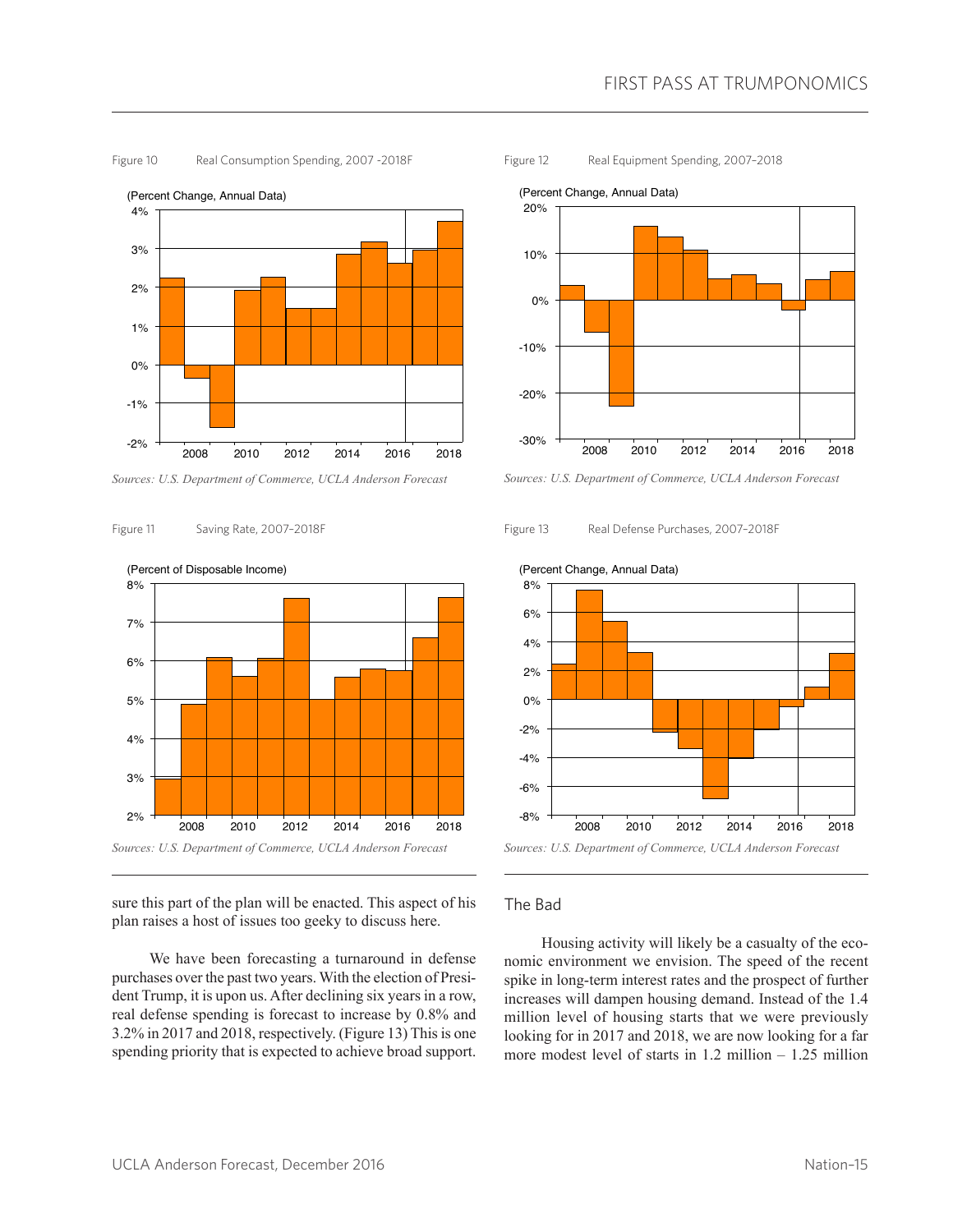range. (See Figure 14) To be sure, this is an increase from 2016's estimated 1.17 million starts, but far below what we perceive to be underlying demographic demand of 1.5 million units per year.



#### The Ugly

Although President-elect Trump raged against imports and the trade deficit during the campaign, it looks like he will come up woefully short. Why? The consumer boom that his tax cuts will ignite will inevitably suck in imports. Further, the change in policy mix from monetary policy to fiscal policy triggered a rally in the dollar making imports cheaper and exports more expensive. **Recall where we started, we are not assuming a major trade war with our partners around the world. If we are wrong here we are likely wrong everywhere**. We are assuming that there will be minor tweaks to trade policy that would modestly reduce imports (mostly in the auto sector) and trigger modest retaliatory actions affecting aircraft and farm exports. As a result, imports continue to rise and exports flat-line. (See Figure 15 and 16)

The slowdown in trade that we envision is, unfortunately, only the beginning as the broad postwar consensus favoring open markets has broken down. The bi-partisan collapse of the Trans Pacific Partnership (TPP) and the Brexit vote signaled that we are moving to a more protectionist world and the age of ever increasing globalism is over, at least for now. The world will be a poorer place for it.

## 15% 10% 5% 0% -5% -10% (Percent Change, Annual Data)

#### *Sources: U.S. Department of Commerce, UCLA Anderson Forecast*

2008 2010 2012 2014 2016 2018

Figure 16 Real Exports, 2007-2017F

Figure 15 Real Imports, 2007-2018F

(Percent Change, Annual Data)

-15%

-20%





#### A Note on Infrastructure Spending

We do not believe that President-elect Trump's tax credit-based infrastructure plan will pass muster in Congress on the scale he is looking for. Simply put, he is proposing \$137 billion in tax credits for private investors to fund major infrastructure projects. The problem is that in order for this to work it requires a revenue stream and there aren't any revenue streams associated with highway, bridge and tunnel, wastewater and transit maintenance. Thus we anticipate a more traditional infrastructure program amounting to a more modest \$20 billion dollars a year of direct taxpayer funding.